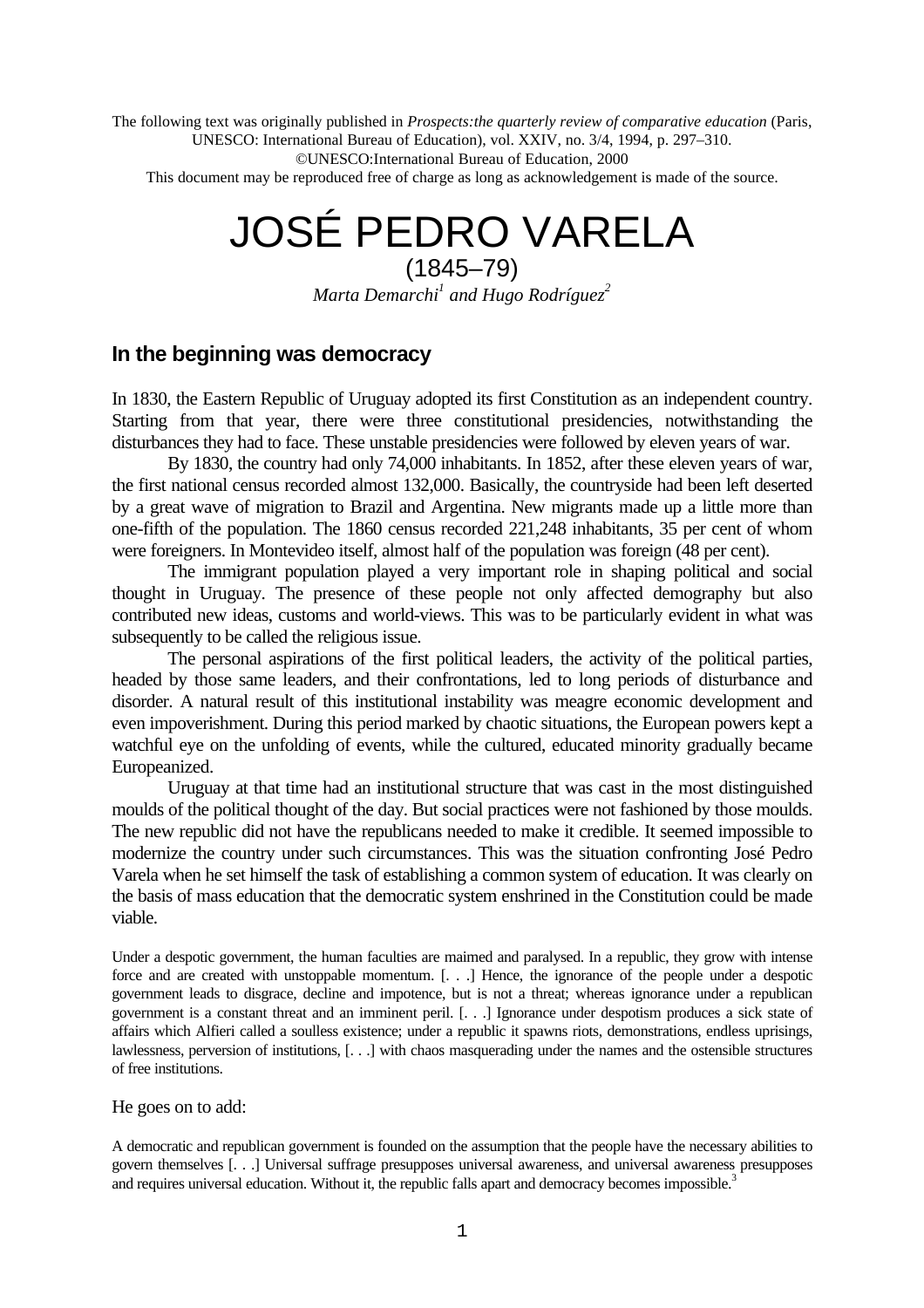# **A man of his time**

To give the exact measure of Varela on the basis of the information customarily used by biographers would be pointless. Such an attempt would merely reveal that he was the son of a business family, himself a businessman, a juvenile poet and a journalist, who subsequently became a politician and an educational reformer thanks to his fortunate acquaintance with a number of prominent contemporary figures (Sarmiento, Horace Mann and Victor Hugo).

But his intellectual training and personal life story followed a unique path.

He was born on 19 March 1845 in the besieged city of Montevideo. The country was experiencing what was known as the 'Great War'. In a sense, it was a civil war that pitted some Uruguayans against others, the besieged against the besiegers. But it was also much more than this. It was a regional conflict involving neighbouring countries, their governments and their armies. However, it also involved the major European powers. In other words, it was a French and British war as well, with the European political centres deciding at one time on the direct participation of Garibaldi, who was subsequently destined to play a leading role in achieving Italian unity. Uruguay was, perhaps as at no other period in its history, the focus of international attention.

It should be added that Argentinian immigrants, the foremost exponents of the intellectual movement in their country and persecuted by the regime of Juan Manuel de Rosas, found refuge in the besieged city. Over and above the belligerant confrontation, the 'Great War' provided a context for fruitful ideological debate.

This was the background against which the Varela family joined forces with the defenders—the besieged. In the midst of the war, Varela's father translated a French work on the proper teaching of the mother tongue. We believe that these are significant clues to the social and family climate, imbued with political and cultural considerations, in which Varela began his training.

In 1865, José Varela began to publish a series of polemical articles on religion in the *Revista literaria* [Literary Review]. In that same year and in the same journal, he published an article on the gauchos, which already revealed the influence of Sarmiento that would later be explicitly acknowledged. Adopting a sociological approach, he analysed one (but not the sole) cause of moral and material stagnation:

We do not need an excessively large population; what we need is an enlightened population. The day when our gauchos can read and write, and think, our political convulsions may cease. It is through the education of the people that we can arrive at peace, progress and an end to gauchos. Then, ennobled by labour, the country-dweller who is today stupefied with idleness will convert his horse, today an element of primitive living, into an element of progress and use it to plough the furrow that will bring productivity to the land which until today has remained barren; and the immense national wealth, worked by the energy of the labouring and enlightened people, will build up the vast pyramid of material progress. The enlightenment of the people is the true driving force of progress.<sup>4</sup>

If we refer exclusively to this passage, we find a Varela who is hostile to revolutions. And, in one sense of the word, this could be so. He was opposed to the savage uprisings in which the leaders used popular support fuelled by ignorance to further their interests. But it is useful to remember that in that same year and in the same journal, he equated progress with genuine revolutions:

Battles of the mind, battles which are slow but tenacious, and which take place in the midst of apparent peace and tranquillity, conquer the moral world; and then comes the day when new ideas start teeming in every head, striving to supersede the errors and crimes of the past. That is when the resistance of the past gives rise to the revolution, but we should not blame it for the blood and sacrifices that it costs the world; we should blame, rather, the despotism and crime that try to stem the civilizing tide of progress.<sup>5</sup>

The *Revista literaria*, that had in Varela one of its most distinguished contributors, ceased publication in May 1866. A short time previously, in December 1865, Varela had handed in his resignation because the editor had deleted a number of paragraphs from one of his articles. The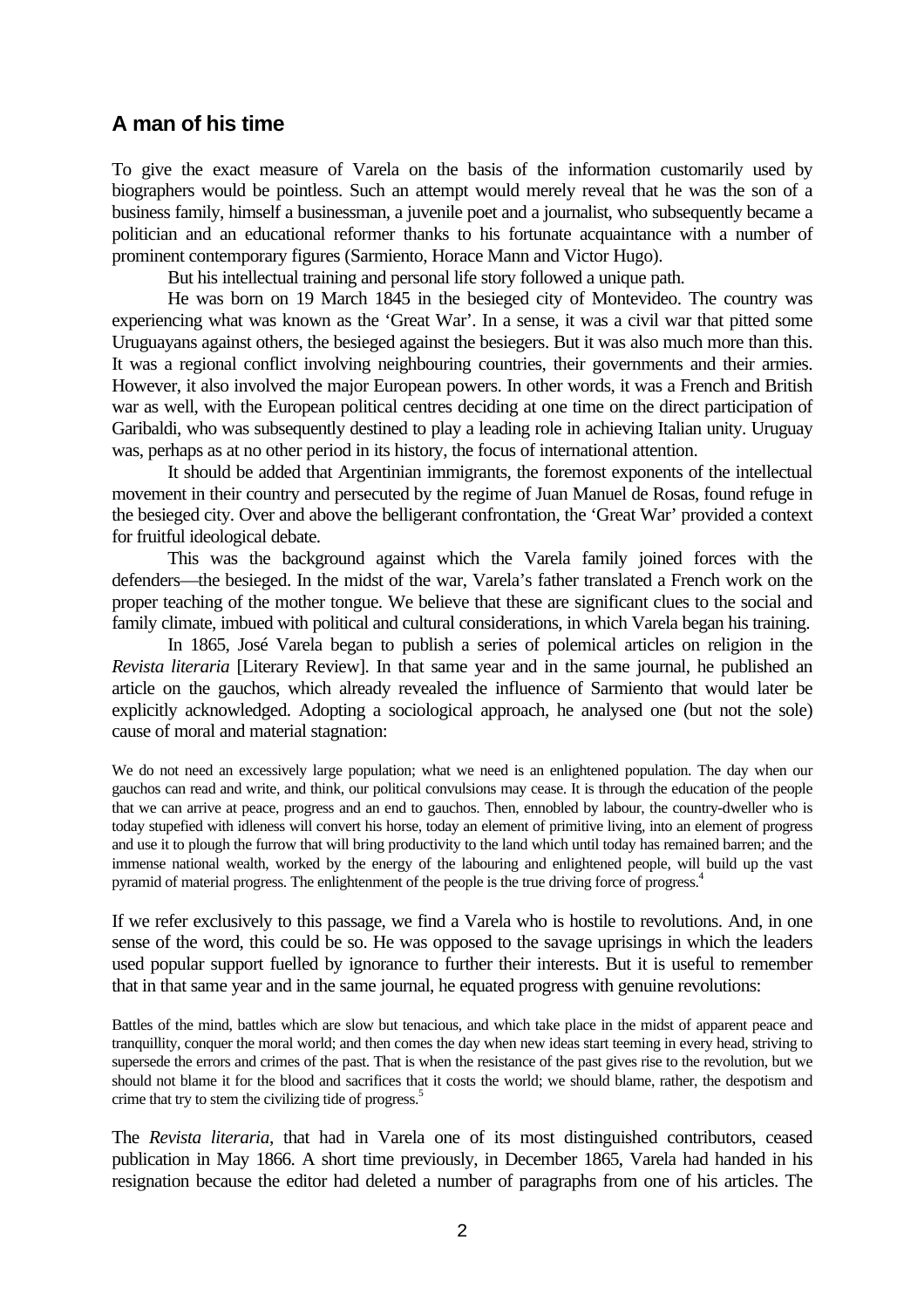review practically went out of existence with the departure of Varela. Proof was furnished of his resolute support for the principle of the freedom of the press.

Nevertheless, he promptly resumed his work as a publicist. In 1866, he wrote for the newspaper *El siglo* [The Century], in whose pages he took sides in the controversy over the life and work of the Chilean Francisco Bilbao, a forceful thinker who had a decisive influence on his philosophical development. Such were the features of Varela's rationalist stage. It was through Bilbao that he was influenced by the Christian rationalist thinkers Lamenais, Michelet, Quinet and Renan. They make up the French side of Varela's rationalist thought. In the first of these articles, 'Francisco Bilbao y el catolicismo' [Francisco Bilbao and Catholicism], he juxtaposes the teaching and life of Bilbao with the intolerant practices of Catholic clericalism:

The enemies of new ideas, representatives of a dreary past who none the less want to appropriate all the progress made in the world, take pleasure in wounding one by one all the men who have fought and are fighting to break some of the links in the dreadful chain of unfounded fears. [. . .] Catholic doctrine is bad; it is disastrous; but the Catholic priest who sacrifices himself and dies for it is noble and worthy of consideration and respect. Such is the rationalist doctrine, and that is what we would ask of Catholicism if the petty circle of Catholic beliefs allowed its followers to understand the greatness of tolerance.<sup>6</sup>

In the second article, the title of which was 'La iglesia católica y la sociedad moderna' [The Catholic Church and Modern Society], he declared, among other things:

Democracy is the modern ideal. The kingdom of heaven has come down to earth. A God who, like Jupiter, will not budge from his throne and remains unmoved by the joys and sorrows of humankind, is no longer enough for human activity. What is needed is a God incarnate in everyone, who lives and throbs with the heart of the people. Not a God of death but a God of life. [. . .] We do not profess any religion, but follow the religion of the future with our gaze fixed on the star of justice lighting our way; we shall move steadily forward, preparing for the establishment of the democracy in which the people, having themselves become priests and kings, will have freedom as their guide and their God.

At the end of this phase of metaphysical rationalist consolidation, his concern for the people and their education, for democracy and for freedom in all spheres was clearly mapped out, together with his reproach of Catholicism.

The year 1867, in which he gained experience through travelling to the United States via Europe, added fresh elements to his philosophical education. On his journey he wrote articles for the newspaper *El siglo*. Of his time spent in Europe, he always recalled the interview with Victor Hugo who, twelve years earlier, had gone to the island of Guernsey as a political exile. This is how Varela recounts their conversation:

'What is the present state of your country?'

'But you do have freedom of the press?'

'Have you a parliament?'

'According to our Constitution, we should have, but on the grounds that we are at war with Paraguay, our present Government has not yet constructed the country.'

The dialogue continued, and Varela explained the division between the political parties: 'Wars take place between parties rather than between nations', as a result of the eagerness, according to Varela, to imitate France.

'We are a caricature of France', he added, to which Victor Hugo replied: 'No, you are a caricature when you copy its bad examples; but you are its favourite sons, its heralds in the young America, when you continue the spirit of the revolution.<sup>8</sup>

<sup>&#</sup>x27;Not very good, sir.'

<sup>&#</sup>x27;Yes, complete freedom!'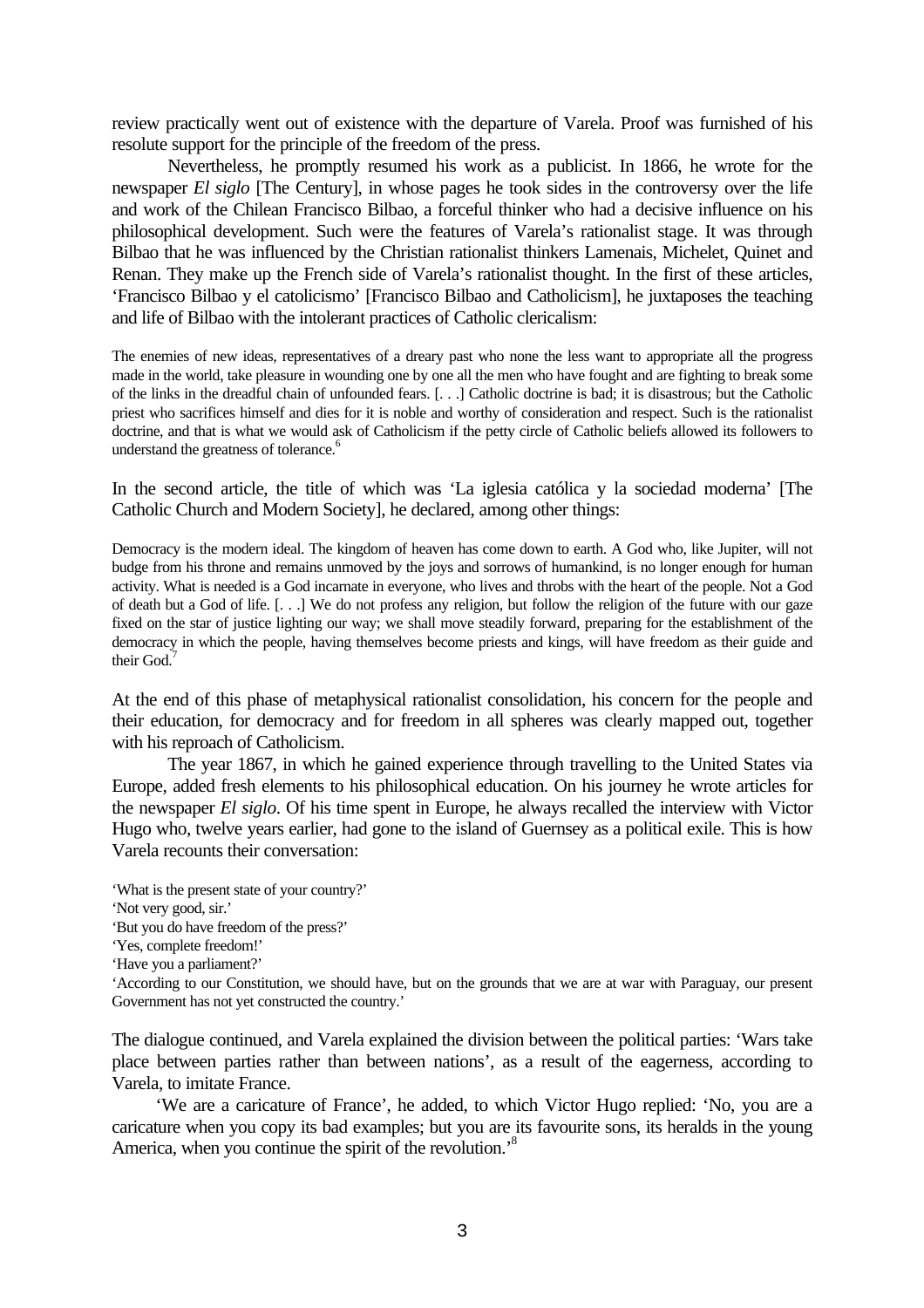From his journey through the United States we are left with his impression of North American education and of the strength of democracy:

just about anybody can become a candidate for the presidency and aspire to direct the affairs of the country; citizens must know, not just how to read and write but (let us establish the difference) how to think.

The idea generally held by French thinkers responsible for mass education is that it is highly beneficial because the intelligent worker produces more than the ignorant one. The greater the ability, the greater the benefit [. . .] The idea of the United States is to exploit all the wealth in the mine [. . .] That is why the Americans send their young children to school, their adults to college, their young people to meetings and the press, their men to legislatures and congresses. The plan is one of lifelong work and study, whereby individuals can shine at any age and in any sphere whatsoever.<sup>9</sup>

Varela seems to be talking about a country that has already achieved the modern ideal of lifelong education.

But he also enthusiastically records his impression of the mass education system. This fits in smoothly with the rationalist conceptions that are part and parcel of Francisco Bilbao's thought.

Its goal is to breathe life into that inert entity known as the masses in Europe; to make of it a harmonious whole that thinks for itself and is conscious of its actions while carrying them out. Once this idea has taken mental root, that is, once freedom has been recognized as the vital principle, the first requirement for bringing about change is the school. From the earliest days of colonization, the school, for the education of future citizens, was built alongside the temple where free thinkers discussed their beliefs. [...] An immense amount of intelligence and money is devoted to them [the schools], the issue of universal schooling being of vital importance in the United States.<sup>10</sup>

It is thus scarcely surprising that the subject of the resources for mass education—the budget—is of crucial importance in Varela's thought. Varela returned home in August 1868. He had spent more than six months in the United States. With surprising ease, he established connections that gave him quite a detailed knowledge of the political and social life and educational circumstances of this country, and he even published a book of poems there.

#### **The educational debate: the affair of youth**

Immediately after his arrival, he began the work of publicising and organization on educational issues. In September 1868, he published an article entitled: 'Don Domingo Sarmiento y la verdadera demagogia' [Domingo Sarmiento and True Demagogy]: 'Writers who are unaware are fit only for peoples who are unaware. We must therefore admit the full extent of our deplorable ignorance. The one true remedy lies in the school. It teaches respect for the law, awareness of right and wrong, virtue and honour.<sup>11</sup> At this point, it could be said that the campaign for universal education had officially begun.

A few days later, young university students founded the Club Universitario. This was the first time that reflection at university level had led to the creation of an organization, supported by all the lecturers.

Varela placed the subject of education in the wider context of the modernization of the country. He said that his ideas were not original; that they had triumphed thirty years previously in the United States and about ten years previously in most European countries. 'Education is what we really need, but it should be an education diffused through all social classes, bringing light to the darkened consciousness of the people and preparing children to be adults and adults to be citizens.<sup>'12</sup> A monarchy can exist with ignorant people as its subjects; a republic cannot.

For the law to be obeyed, the people must understand that it is just, and for them to understand that, they must be educated. [. . .] Most of our political instruments are on a par with the most civilized in the world. Why, then, do we live in chaos in spite of our good laws? Why is it that the great mass of our ignorant and backward population does not know, understand or respect the law? People only willingly obey what they believe to be just.<sup>13</sup>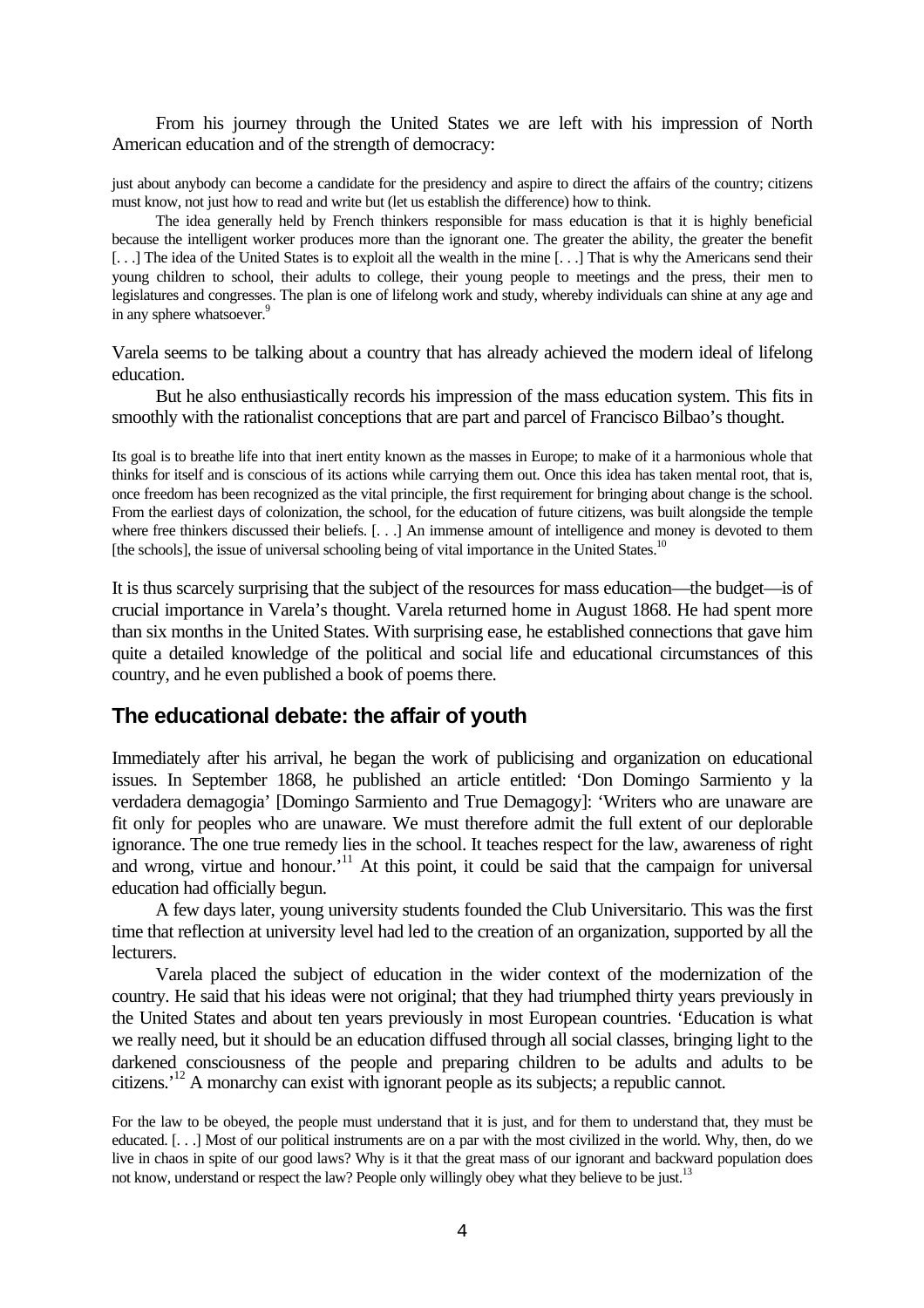As we shall see below, Varela proposes in practice a form of egalitarian education, based on sound theoretical premises. This idea is already perceptible in his public speeches in which he claims that the school which is open to all 'has, in democracies, the great advantage of bringing together and blending the social classes. Rich or poor, the children who are educated together in the same classrooms will feel neither contempt nor antipathy for one another.<sup>14</sup>

He also pointed out that the meeting was a gathering of the converted and of representatives of the cultural élite, and that everything would be different 'if we had been able to meet here with some of the true children of people'.

He called for the co-operation of all in dealing with a problem that affected the nation as a whole: 'A great and noble idea which, as with everything that truly concerns the people, requires the co-operation of everyone without reference to religious conviction or political persuasion.'

But his most fiery appeal was to young people: 'It is to young people that I am speaking: from young people, I expect everything.'

But matters did not come to an end with Varela's speech. The university ceremony mutated into a spontaneous assembly that elected a Provisional Committee. More than 200 participants signed the minutes.

The Committee started work. *El siglo* convened a meeting at which the first differences emerged. Some people thought that it was a mistake to see the school as a panacea. Varela's reply was published in *El siglo*:

As far as I am concerned, children do not go to school to learn but to acquire the means of learning. The school cannot be a place where children are dumped. Let us educate the people, let us educate the gaucho, but let us not start by telling them something which is by no means certain, namely, that we acknowledge their appreciation of education; for ignorance cannot appreciate education, being itself sterile, static and arrogant.<sup>16</sup>

The first Management Committee was set up in the presence of senior government officials. On that occasion he again explained education's aims and objectives:

We must raise the status of the teaching profession and expand and improve our schools, and to do this the school must become a fixture, continuous and immutable; the teacher and the pupil, the person teaching and the person learning, must enjoy physical life and mental security from the vicissitudes of our politics. Parents must be persuaded to send their children to school. The children must be persuaded to attend school. We have to make sure that adults and children, present generations and future generations, come to bless education. The *Sociedad de Amigos* will not set up schools merely in order to bring together hundreds of children, but to elevate and dignify the teacher and the school in the eyes of all. Our mission is one of peace.<sup>17</sup>

The secretary of the *Sociedad de Amigos de la Educación Popular* [Society of friends of universal education], a journalist and a formidable polemicist, was 23 years old. As well as fighting for mass education, he defended liberty and democracy and raised 'the great issue of modern times', women's rights. Society in general, and the cultural élite in particular, never ceased to be surprised by this young agitator.

Towards the end of 1869, there were fresh disturbances in the country. A few months later, Varela was detained and sent into exile.

In 1871 he founded the review *La paz* [Peace] and, later, *El hijo de la paz* [The child of peace]. The names chosen were symbolic. *La paz* reached the country in late 1872. Varela did not see himself as a partisan political activist. He did not see politics as a consciously chosen career. Rather, political circumstances caught him up and carried him along. In 1875 he was a candidate for the Ordinary Tribunal, but he had already obtained other credentials: in 1874 he published his first work of educational theory, *La educación del pueblo* [The education of the people], and his main preoccupation was thus clearly defined. Meanwhile, the Sociedad de Amigos de la Educación Popular was working tirelessly throughout those years.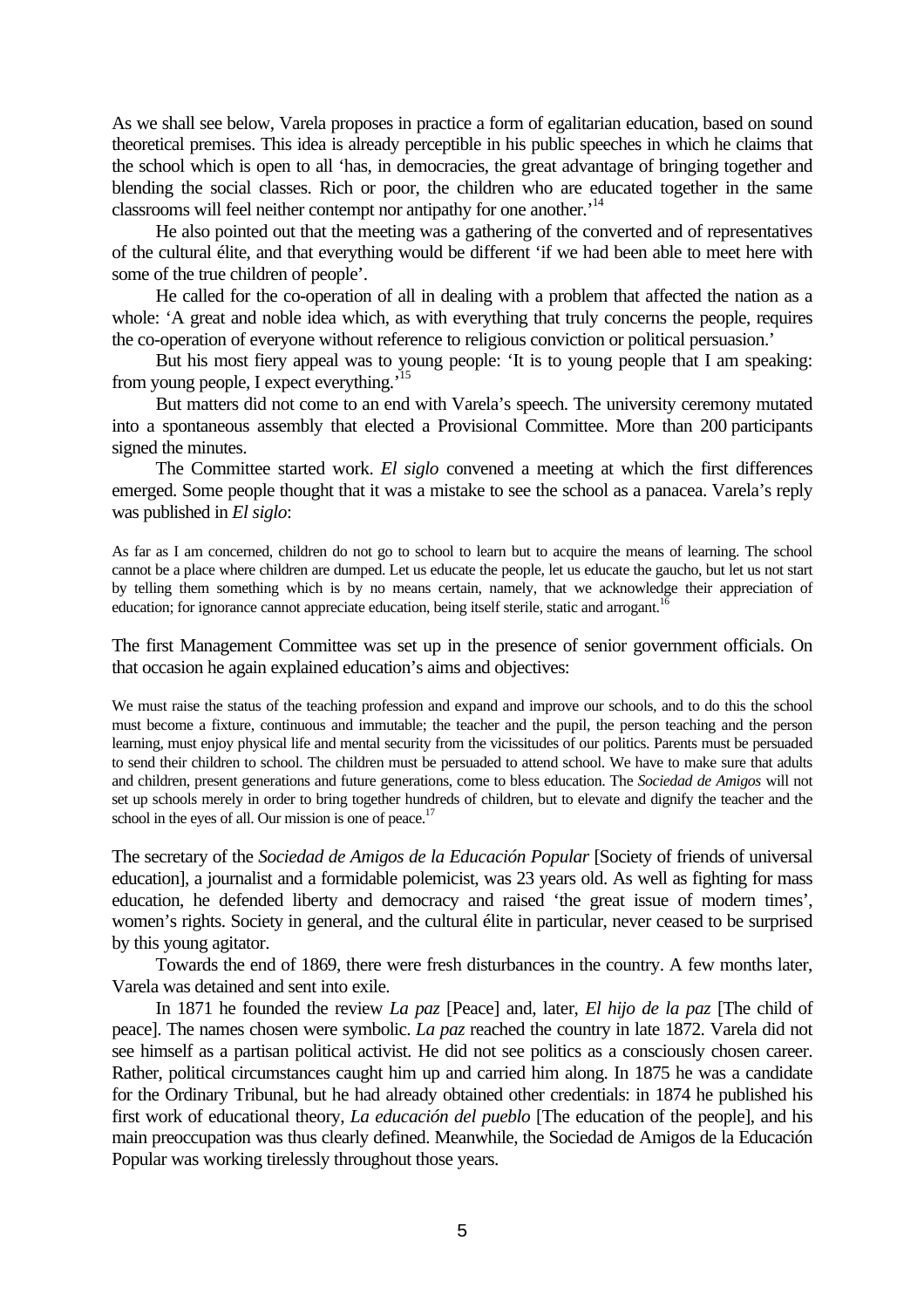#### **Varela's plan: education for equality**

In his short but fruitful life Varela wrote two books of educational theory. The first, written in 1874, was *La educación del pueblo* and the second, in 1876, *La legislación escolar* [School legislation]. But his total output was much greater and included articles, lectures and, above all, his *Annual Reports* as Director-General and National Inspector of Education.

Like every sound educational scheme, it had political and social aspects: initially, democracy was Varela's main focus of concern.

He did not improvise, because he was convinced that education was 'a true science'. To legislate without knowledge of the facts is to legislate in a vacuum, and in order to legislate, one must determine the nature of the educational needs of one's time and one's country. It is obvious that, although he held no public office, he was seeking to influence the educational legislation of his day.

Laws on education, which are necessary to meet the requirements of our era, our institutions and our country, should fulfil the following conditions: (1) the provision of special subsidies for education in order to shield it from political disturbances and financial crises; (2) the decentralization of government in order to stimulate local interest and activity, and to make the educational authorities and administration more independent [. . .]; (3) the establishment of a graduated system encompassing nursery schools, primary and secondary schools, teacher-training colleges, and even colleges and universities.<sup>18</sup>

These primary conditions reveal the fundamental ideas underlying his conception of mass education. First of all, independent resources; political disturbances and financial crises were evils that hindered national development. Second, decentralization as a means of enlisting public participation. Thus formulated, both ideas constitute an important criterion of independent educational management. Lastly, the idea of the system, that we shall consider below.

He sets out basic principles governing this system, principles without which the task could not be accomplished. First, education should be compulsory.

The freedom of the individual, especially of the individual in society, is not unlimited [. . .] individual freedom has the freedom of other people as its irreducible limit. [. . .] If the State establishes certain conditions for the exercise of citizenship which can be satisfied only through education, the parents who deprive their child of that education are guilty of an abuse to which the authorities must put a stop [. . .] in order to defend the rights of the minor which are being ignored  $[\ldots]$  and thereby to ensure the protection of society, whose very foundations are being undermined.<sup>19</sup>

Further on, he reiterates: 'The State requires all its citizens to possess certain types of knowledge which are necessary for the exercise of citizenship and, in order to satisfy that requirement, it provides free access for all to educational facilities.<sup>20</sup>

Varela's preoccupation with democracy deserves emphasis. Under the 1830 Constitution that was then in force, illiterate people had no voting rights. As a result, education was a prerequisite for civic participation.

Moreover, he saw education as one way of ensuring social levelling: free of charge for all children, of all classes and faiths. 'Those who once frequented the same classrooms in which they were equal, and in which they competed according to the same rules, easily become accustomed to seeing one another as equals . . Free education is thus the most powerful tool with which to shape democratic equality.<sup>21</sup>

This theory of educational equality did not, however, see the free state schools as schools for the poor. They were schools for each and every child, and both wealthy and poor parents were called upon to send their children to the same common schools. 'Rich or poor, children who are educated together in the same classrooms will feel neither contempt nor dislike for one another.<sup> $22$ </sup>

In conformity with the prevailing Constitution, the Catholic religion was the official state religion. However, the idea of freedom of worship already existed. Varela, ahead of many thinkers,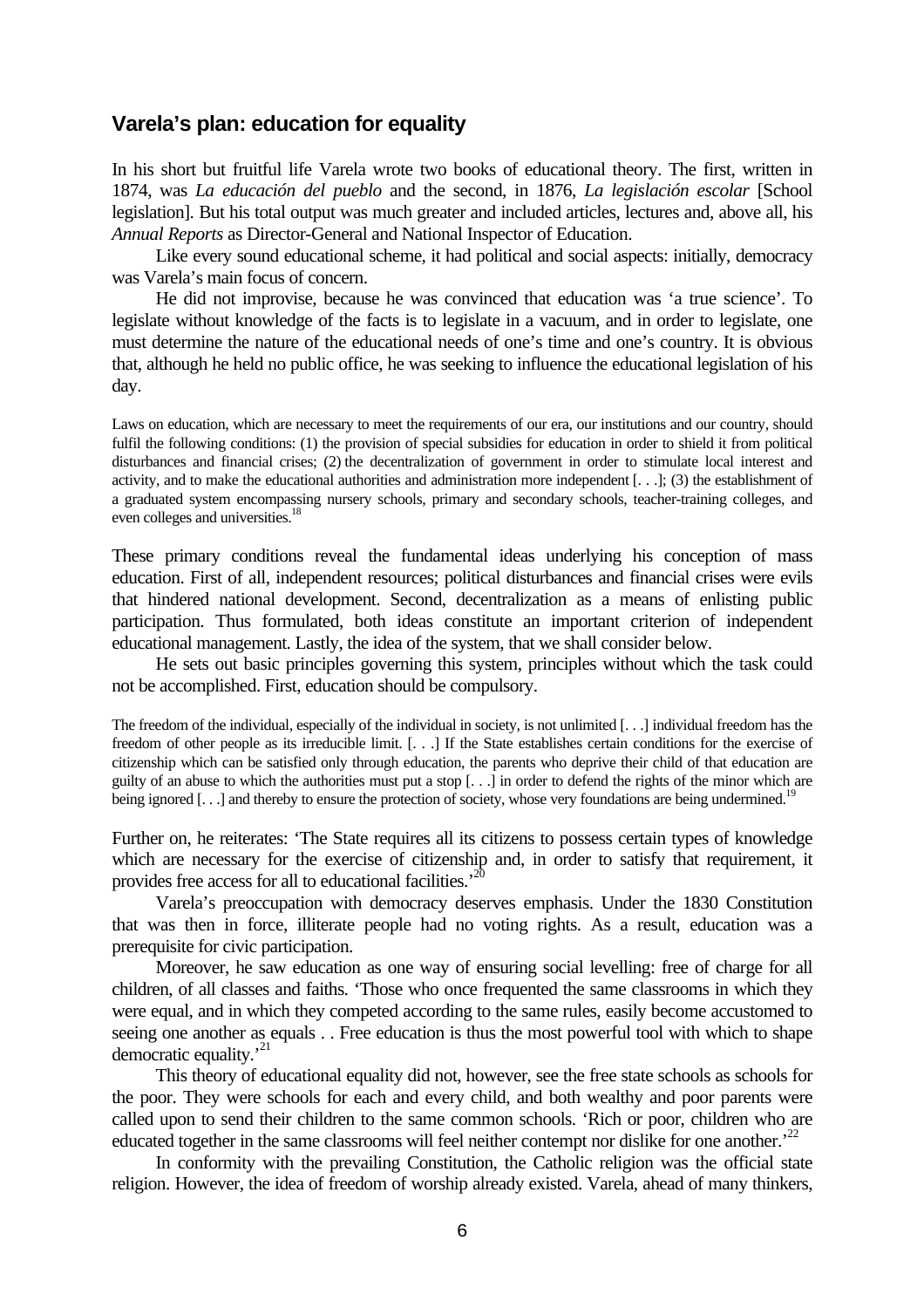maintained that the lay school 'should faithfully observe the principle of the separation of church and state.<sup>23</sup>

What the state school, open to children of all faiths, was to pursue was not a religious goal, but a social one. Secular schooling 'did not belong exclusively to any sect and was, therefore, not atheistic, for atheism was also a religious doctrine.<sup>2</sup>

Dogmatic education has no place in this egalitarian school. First, because the State, which is not a religious institution, should ensure that justice reigns and not favour any religious community in particular. Second, free state schooling will be upheld by the joint contribution of society, which will comprise believers from all religious communities. 'The education that the state provides and requires is not aimed at integrating the child into this or that religious denomination, but at giving him or her the appropriate training to lead the life of a citizen.<sup>25</sup>

Varela's popular conceptions have their roots deep in rationalism, especially in the thought of Bilbao. At the time it was reinforced by an incipient positivism, of which Varela himself was a pioneer.

#### **Towards a national education system**

Although a national education system seems to be outlined in *La educación del pueblo*, it is developed from the point of view of its management, administration and organization in *La legislación escolar*. The latter work gives us a clear appreciation of the positivist strain in Varela's thought: observe in order to plan ahead, and plan ahead in order to make provision.

The work was sent with a note to the government minister. Unfortunately, the government in question was the military dictatorship of Colonel Lorenzo Latorre. For a thoroughgoing democrat, this was no minor contradiction and had to be justified:

The fundamental reason that has induced me to address myself to Your Excellency is recognition of the need to enact laws in order to ensure the proper organization of education in our country. I think that we cannot sensibly expect those laws to be promulgated by future parliaments, whatever their membership, at least if we are to judge the immediate future by our experience of the Republic so far.<sup>26</sup>

The book which contained the Universal Education Bill was not commissioned by any authority, but was produced spontaneously and voluntarily in order to serve the country. It was divided into three parts. The first concerned 'our present situation and its causes'; the second dealt with 'general principles'; and the third with 'applying the principles'. This third part contained Varela's proposed law.

On the subject of the present situation and its causes, he posited a threefold crisis economic, political and financial—with the last element stemming naturally from the other two. This study implies an assessment of the situation, without which no valid solutions can be put forward. As concerns remedies, he stated clearly:

Everything is interrelated in the development of social existence, and accordingly it is an illusion to suppose that, in order to bring about radical change, it is enough to strive in a particular direction while other social forces remain inactive or work in a contrary direction. Having recognized this, we shall not make the mistake of attributing to mass education, still less to an education bill, the mysterious power that religious belief attributes to the absolution granted by priests.<sup>28</sup>

With regard to general principles, he turned his attention to State action and local action. He thought that administrative centralization and the imposition of uniform solutions to deal with concrete situations were serious mistakes. 'The democratic element, the people, . . . plays no part in the administration of education . . . consequently, the people do not regard state education as their own work.'<sup>26</sup> A good system of education should combine action by the state with the active and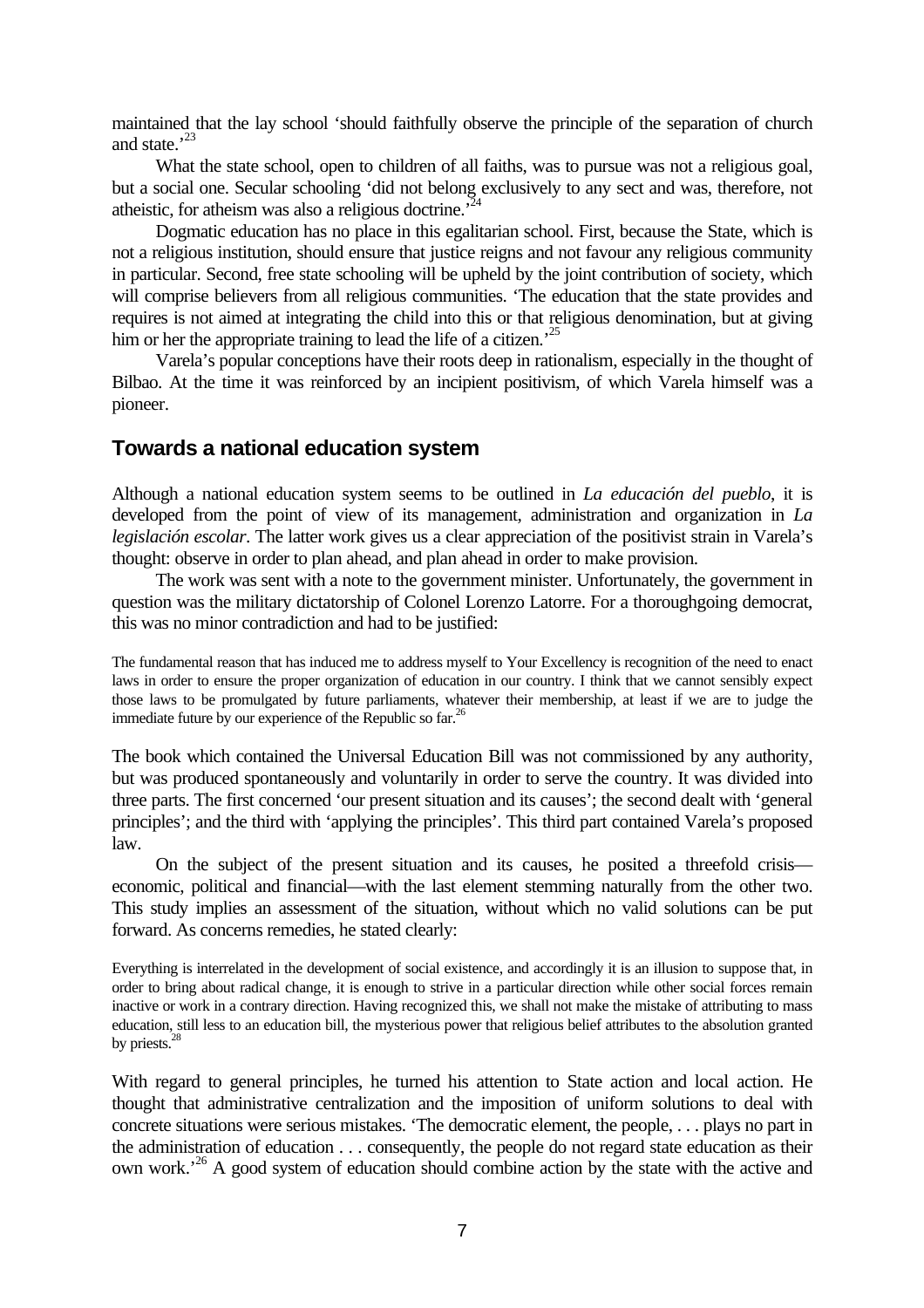resolute participation of the people. However, state action should not be confused with linking public action to a particular party. On the contrary, the independence of the state authority for education from the rest of the civil service is a *sine qua non* 'without which the education of the people will be subjected to the vicissitudes of political upheavals and will have a fitful, weak and unhealthy existence.<sup>'29</sup>

Varela proposes a state policy transcending party lines. The history of Uruguay is evidence of the abuses of partisan power. 'The result is always that public administration only partially reflects the aspirations of the people, and is based exclusively on factions . . that never actually represent the whole community. $30$ 

The national education system was planned in stages.

- *Nursery schools*. These were for children between the ages of 3 and 6, with play and work activities suited to their age-group and interests. Such schools should satisfy children's need for movement, 'places in which to run, move around, play and, above all, breathe clean air'.
- *Primary education*. This would be compulsory, for children aged 5 to 15. It should be rationally organized and take account of the learning ability of each child. Its aim should be the acquisition of knowledge and use of language, the exercise and nourishment of various skills and abilities, and the acquisition of those ideas and forms of knowledge which will give the child 'food for thought. To learn how to use all the intellectual faculties, in the best possible way, is the primary purpose of cultivating the mind.<sup>31</sup> Teaching diplomas, graded according to level, were required in order to be employed in these schools.
- *Secondary education*. This level should be concerned with the forms of knowledge that 'are the most necessary in order to meet the demands of adult life'. This means taking into account 'not only the intellectual, moral and physical aspects of individuals but also the society in which they live'.
- *Teacher training*. Varela explains the necessity of this as follows: 'it is impossible to establish good schools without good teachers or to have good teachers without teacher-training colleges. The teacher must have a grounding in the science of education: education presents us with its facts, and they are as numerous and profoundly interesting as the facts of any other science; its facts can be classified and ordered, just like those of chemistry and astronomy.'<sup>32</sup> Varela is forcefully positivist when defining the scientific requirements of the teacher's task. Besides scientific training, the teacher should learn the art of teaching, and for this purpose model colleges, now called training colleges, are required.

# **Reform or revolution? The problem of method**

From his earliest writings, Varela raised the question of method as a very important aspect of any educational activity, and it may even be said that he saw it as a defining characteristic of his overall view of education.

Nevertheless, there is a noticeable difference in emphasis on the subject between his initial, more general, ideas and the assessments of his final years, when he was engaged in the practical and concrete task of creating a new style of primary education for the emergent country.

He states in *La Educación del Pueblo* that: 'method means the particular way in that which is to be taught is developed and presented to the intellect. It is merely the external form, whereas the teaching is the substance—but the latter determines the former: hence, the method must adapt itself to what we consider to constitute education.<sup>33</sup>

The prevailing idea of the aims and objectives of education is probably what determines the choice of methods and, at the same time, their importance in relation to the teaching/learning process. In his connection, he adds: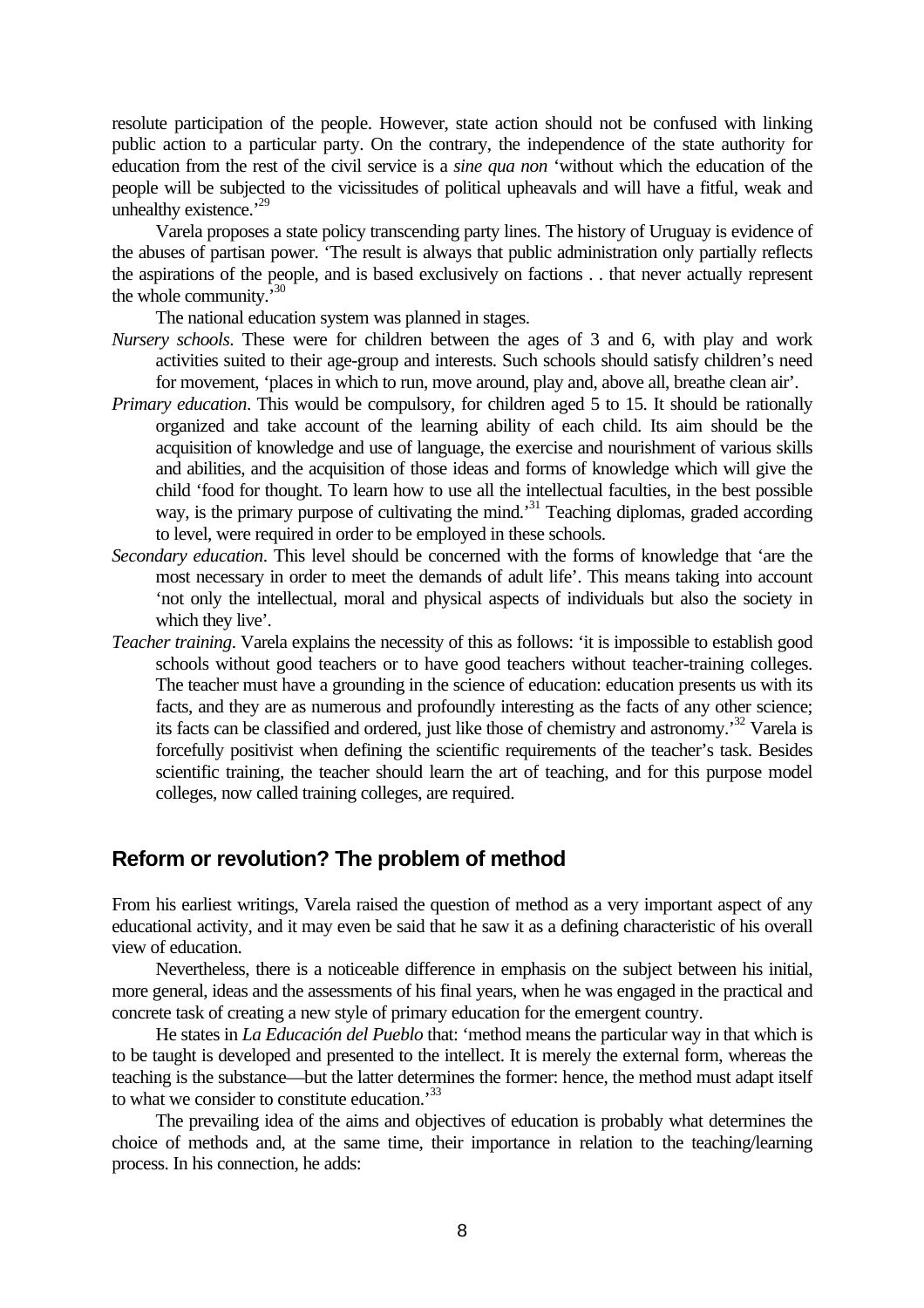If we believe that education consists in communicating a number of facts, and overloading the memory with them, without cultivating the other faculties, then we need pay little attention to method, since we can easily obtain the desired result. But if we consider education to be a powerful aid in developing the life of the mind and an appeal for the active and harmonious exercise of the various faculties and powers that Nature has given us, and if we believe that this progressive development follows a well-defined order and is consistent with certain general and unchanging rules, then the method which we adopt to encourage this process is of the utmost importance.<sup>3</sup>

The question of method will be closely related to the characteristics of the pupils. There is no fixed order of priority valid for all ages if the aim is to cater for the 'development of their threefold nature in mind, body and spirit'.

In line with the trends of his time, he recognized two methods: the analytical and the synthetic. Given that 'in infancy and well into childhood, only the perceptive faculties are used' and that 'logic does not appear until a much later date . . the analytical method must be used with children, which means pointing at objects and giving definitions as one proceeds; after some time, when analysis has blazed the trail, a synthetic approach may be adopted, bringing together in a harmonious whole the scattered elements that have been floating about on the surface of the  $mind$ <sup>35</sup>

But alongside the determining factors associated with the characteristics of the learner, those arising from the subject-matter must also be taken into account.

Taking ideas of this kind as his point of departure, Varela refers to the so-called 'object lessons' that had been espoused by some circles in theory, but had not yet been introduced into the classroom on a regular basis. This type of activity basically implied greater emphasis on the tangible world as opposed to abstract speculation unrelated in any immediate or obvious contact with reality. Intellectualized education based essentially on the use and abuse of memory invariably tended to underemphasize the practical side of life. In contrast, Varela recommended object lessons based on methods that catered for that dimension. His idea of active education and of showing respect for the interests and aptitudes of children emerges clearly in this context. 'If possible, let them grasp [the object], turn it around and look at it from all angles'.

But it was not simply a matter of the physical activity involved in handling an object: 'it should rely first and foremost on the pupils' exercising their own ability to discover new facts. As a rule, pupils should not be told anything that they can find out for themselves . . children only learn well what they have learnt through their own efforts.<sup>37</sup>

At the same time, however, this activity should be conducive to the free exercise of the mental faculties, 'encouraging habits of free speech, ensuring that all possible explanations of relevance to an object are exhausted without teacher guidance through questions, so that they become accustomed to thinking for themselves without having someone to lead them along the path that their ideas should follow.'<sup>37</sup>

But these ideas were not developed solely in the light of the limitations and potential of primary education. Analysing the situation of university education in his day, he severely criticized the approach adopted in teaching physics, chemistry and zoology 'without a single *piece of equipment* or a single zoological *specimen*'. <sup>38</sup> He found that the experimental sciences were being taught in the same way as speculative philosophy, on the basis of a textbook and theoretical dissertations: 'It is easy to imagine the kind of results such a method will produce.'

To make matters worse, Universidad Mayor took no interest in the actual circumstances of its students and recognized no order or hierarchy in the knowledge imparted. Here was further evidence of disdain for method. As a result, young people were leaving the university with qualifications but without knowledge. Varela stressed the need for knowledge and method to gain access to the field of science.

As young people study mathematics, physics, chemistry, the natural sciences, they experience an awakening of the urge to satisfy curiosity through inquiry; they acquire the habit of seeing, forming their own ideas, registering the facts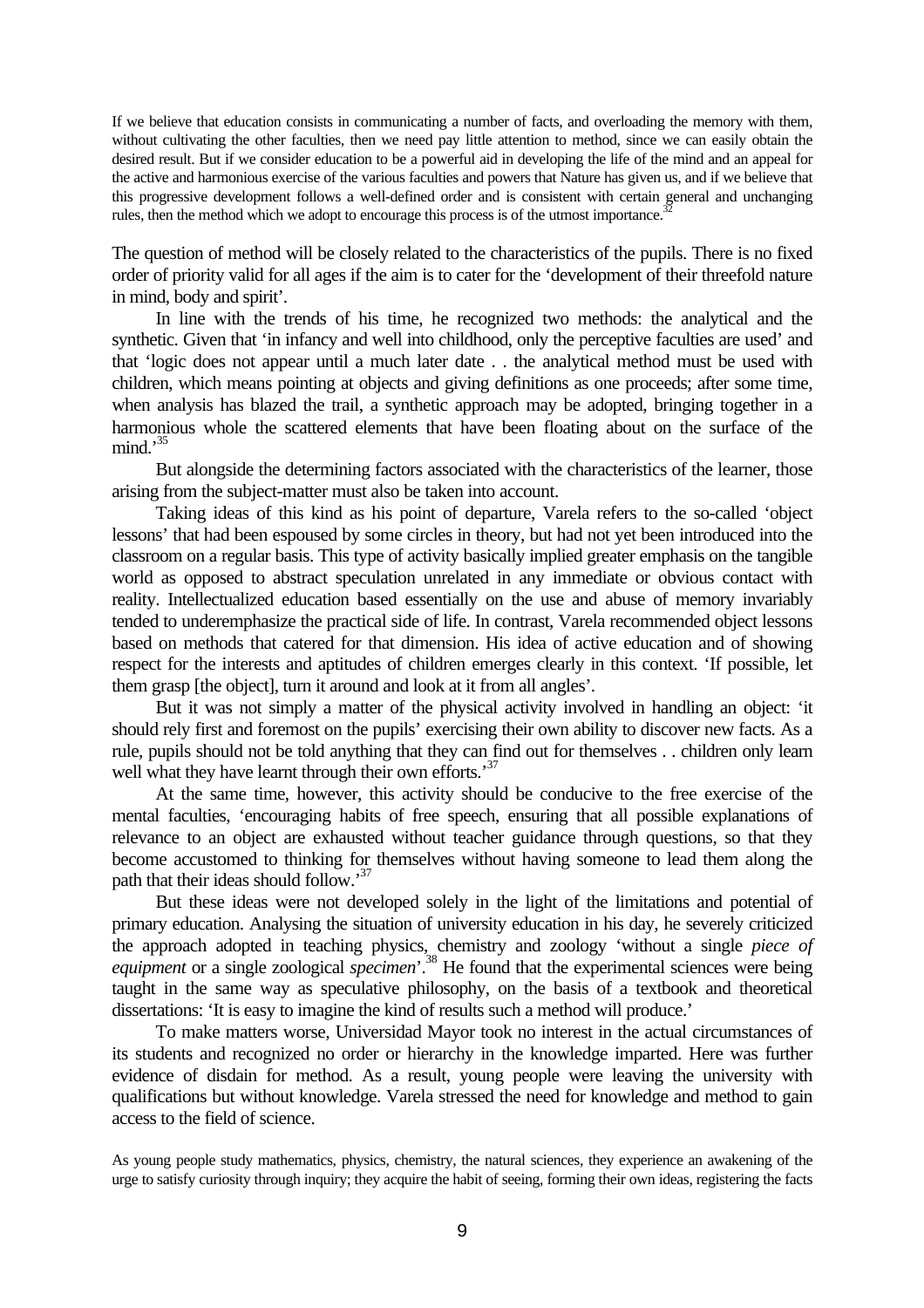they observe, verifying them against their experience and seeking the links connecting them and the laws that they  $obev.<sup>3</sup>$ 

Taking these ideas as a theoretical framework, Varela worked for practical educational reform. From the earliest years he felt the need to present the country with a progress report, however rudimentary the results.

In the report corresponding to the period from 1 April 1876 to 1 August 1877, he noted that some minor improvements had been made in the public (state) schools, leaving 'the soul, so to speak, of the teaching system in its original state. The old routine continues, the only concern being to convey information, relying on memory alone to the detriment of all the other physical and mental faculties of the child as the means to achieve that end.<sup>40</sup> Thus far we can say that reform is no more than a lucid plan taking shape. 'Every teacher, especially every old teacher, had a group of well-disposed parents and a staff of supportive students and assistants. Every school was therefore a kind of fortress in which the teacher was entrenched; new methods, new ideas, any attempted change or reform were doomed, drowning in the moats of tradition surrounding the school.' The new school called for the demise of the old, using method as its weapon. 'So the old school had to be liquidated, the old building demolished, the old organization wiped out . . in a phrase, temporary chaos had to be produced in order to annihilate tradition and make the proposed reform feasible and attainable.<sup>41</sup>

By 1878, in the space of barely two years, the situation had changed. In early January 1879, the students met with their teachers for fourteen days to assess their relative progress. In his inaugural speech, Varela said that at the theoretical level there was also room for doubt and discussion

depending on the angle from which the proceedings are viewed. [. . .] On coming down to earth, things look different: the facts speak with unquestionable eloquence: like it or not, they are there to be seen and recorded, although they may clash with our opinions or seem absurd. At all events, we are convinced that the facts and practical experience have spoken and decided eloquently in favour of educational reform.<sup>42</sup>

After the public evaluation session, Varela compared the performance of the schools where the new methods had carried the day with those where they had not yet found favour: 'the radical differences between the old and new systems are becoming clear; the new school is a place of life, action, movement, joy, enthusiasm and emulation, while the typical features of the old school are passivity, boredom, aversion from study and from the teacher, intellectual and moral paralysis, a total lack of stimulus, ambition and pleasure.<sup>43</sup>

The question of method, a recurrent theme in Varela's work, now emerges with greater clarity and emphasis. Reform had taken root and become a reality; the condition of State schools, the methods used, curriculum development and the quality of the instruction imparted to individual children furnished solid proof of the fact that the new systems and methods had ousted the old. Varela prepared a paper for a prize-giving ceremony in which he set forth his idea of method as a more important instrument of educational revolution than reform, however important the latter might be:

Changing general education systems, promulgating new curricula in keeping with the demands of our time and the society in which we live, adopting textbooks in which the new way of life is depicted instead of keeping the fossilized textbooks of the old school, and changing the procedures for putting knowledge across, are certainly reforms of great importance, but they relate only to instruction, a secondary matter in relative terms since it changes only the outward appearance of schools and communities. If reform stops here, it will turn an ignorant community into an educated one, familiar with what other societies and individuals have done or are doing; but it will have only slightly enhanced people's ability to produce, create and invent. But replacing the old mechanical method by the rational method implies penetrating to the very soul of the school and the people, seeking to change the habits, customs, ideas and aspirations of society as a whole. *Reform* may be and is the process of introducing new systems, new curricula and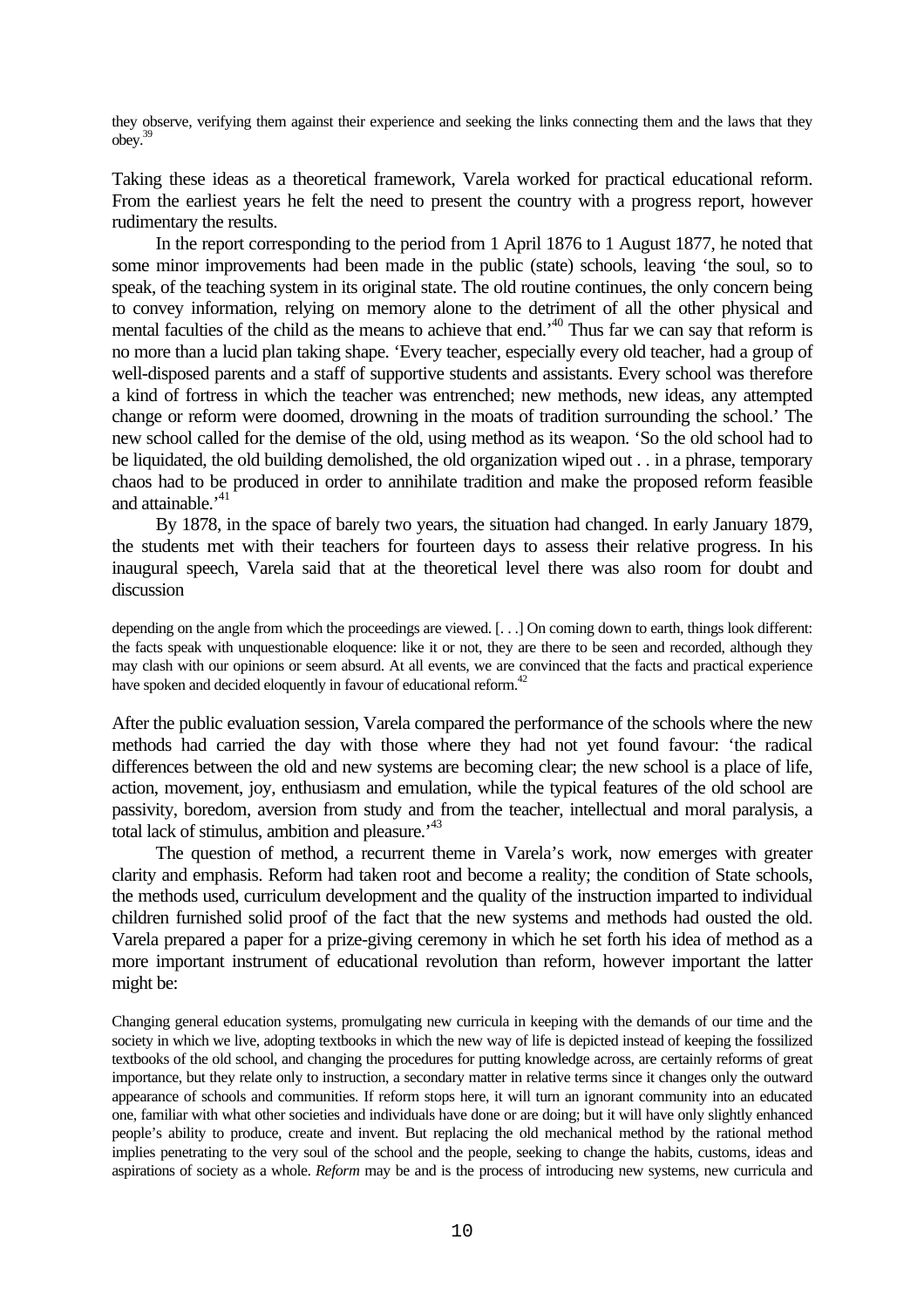new textbooks, but *revolution* lies in method. The former changes teaching, the latter education: education — the mould in which the minds and hearts of future generations are cast!<sup>42</sup> (Our emphasis.)

# **From Varela to the future**

Varela's strictly educational ideas may be—and in some respects certainly have been—superseded by theoretical advances in response to new circumstances. But what remains unalterable is the political and social context in which he places mass education.

The concepts of free and egalitarian state education, secularism, the rational method and the independence of education form part of the country's cultural heritage.<sup>43</sup>

Another bequest of the Varela period is the idea of education as a national issue of relevance to all.<sup>44</sup> Since that time, upheavals in the education system have been able to whip up social storms in our country. Although the fact is not always recognized or sufficiently stressed, the progress of national education is inextricably bound up with the fight for democracy.

#### **Notes**

- 1. Marta Demarchi Scaravino (Uruguay) Lecturer in philosophy and educational science at the Teacher-Training College and the Higher Teacher-Training Institute. Director of the Department of Philosophy and History of Education, Faculty of Humanities and Educational Science, Universidad de la República.
- 2. Hugo Rodríguez Aldabalde (Uruguay) Lecturer in teaching methods and educational theory at the Teacher-Training College in Montevideo.
- 3. J. P. Varela, *La educación del pueblo* [The education of the people], Chapter 8, p. 70–73, Montevideo, 1964. (Colección Clásicos Uruguayos, vol. 49.)
- 4. J. P. Varela, 'Los gauchos', *La revista literaria*, no. 13, July 1865, p. 207.
- 5. J. P. Varela, 'Las revoluciones' [Revolutions], *La revista literaria*, no. 14, August 1865, p. 223.
- 6. J. P. Varela, 'Francisco Bilbao y el catolicismo' [Francisco Bilbao and Catholicism], *El siglo*, 24 November 1866.
- 7. J. P. Varela, 'La Iglesia católica y la sociedad moderna' [The Catholic Church and modern society], *El siglo*, 15 December 1866.
- 8. J. P. Varela, *Impresiones de viaje* [Impressions of a Journey], tenth letter, pp. 89-90, Montevideo, Ed. Liceo, 1945.
- 9. Ibid., thirteenth letter, p. 90.
- 10. Ibid., p. 112–13.
- 11. J. P. Varela, 'Don Domingo Sarmiento y la verdadera demagogia' [Domingo Sarmiento and True Demagogy], *El siglo*, 2 September 1868.
- 12. Speech delivered on 18 September 1868.
- 13. Ibid.
- 14. Ibid.
- 15. Ibid.
- 16. *El siglo*, 8 October 1868.
- 17. Address to the Sociedad de Amigos de la Educación Popular, 10 October 1868.
- 18. *La educación del pueblo*, op. cit., p. 14.
- 19. Ibid., p. 83.
- 20. Ibid., p. 94.
- 21. Ibid., p. 95.
- 22. Speech delivered on 18 September 1868.
- 23. *La educación del pueblo*, op. cit., p. 97.
- 24. Ibid.
- 25. Ibid., p. 98.
- 26. J. P. Varela, *La legislación escolar* [School Legislation], p. 10, Montevideo, 1964. (Colección Clásicos Uruguayos, vol. 51, Tome 1.)
- 27. Ibid., p. .
- 28. Ibid., p. 177.
- 29. Ibid., vol. 52, Tome 2.
- 30. Ibid., p. 64.